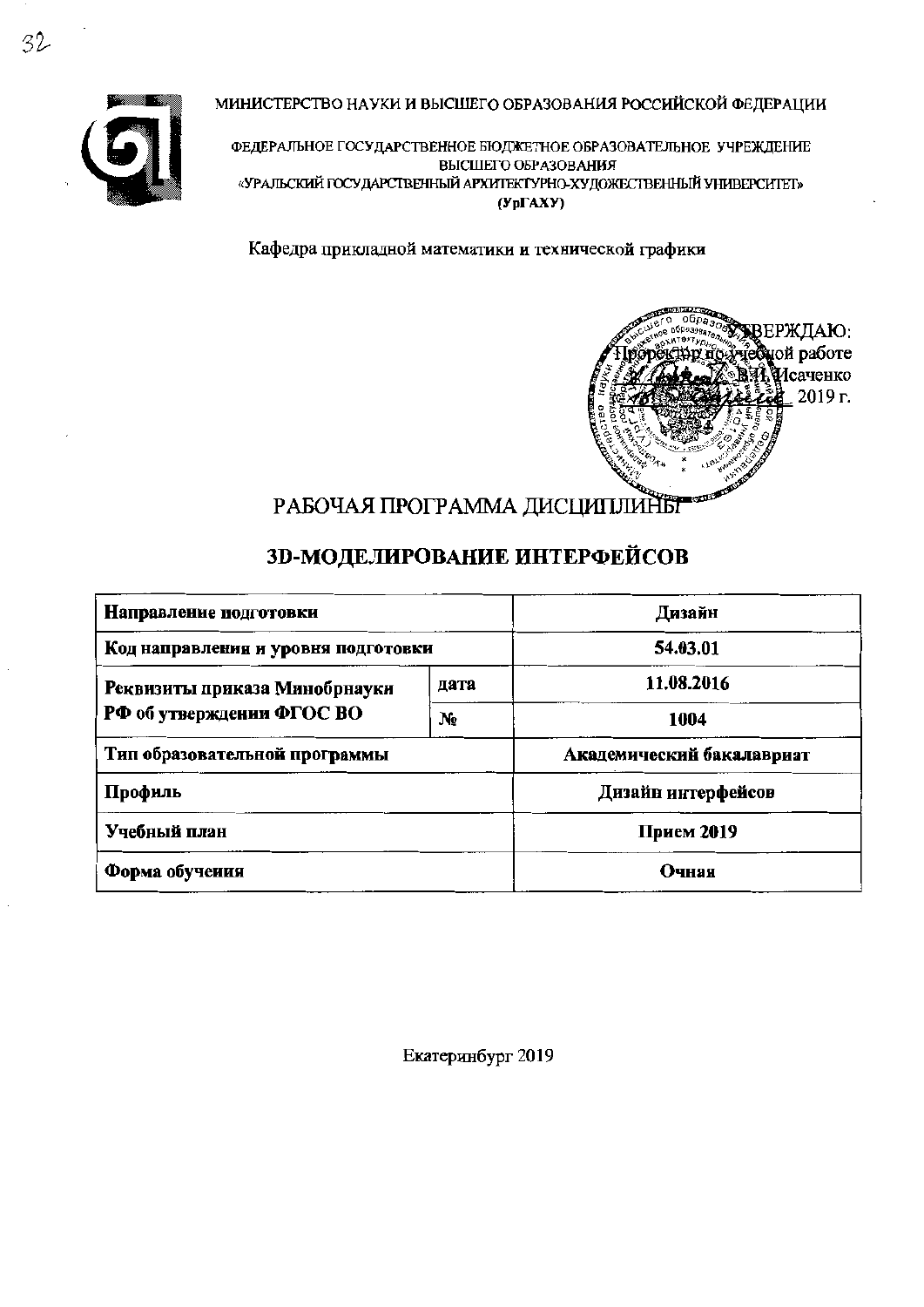## 1. ОБЩАЯ ХАРАКТЕРИСТИКА ДИСЦИПЛИНЫ «ЗD-МОДЕЛИРОВАНИЕ ИНТЕР-ФЕЙСОВ»

#### 1.1. Место дисциплины в структуре образовательной программы, связи с другими дисииплинами:

Лисциплина 3D-МОДЕЛИРОВАНИЕ ИНТЕРФЕЙСОВ входит в вариативную часть образовательной программы бакалавриата. Дисциплина базируется на знаниях, полученных в рамках дисциплин «Информационные технологии», «САD-моделированне интерфейсов». Знания, умения и иавыки, приобретенные в процессе освоення курса, необходимы при изучении дисциплин «Дизайн-проектирование интерфейсов», «3D-технологии видеорендеринга» / «Анимация», а также нри нодготовке выпускной квалификационной работы (ВКР) бакалавра.

#### 1.2. Аннотация содержания дисциплины:

В дисциплине рассматриваются основы трехмерного моделирования и визуализации, вопросы предметного интерфейсного компьютерного проектирования и визуализации в режиме реального времени. Практическая часть дисциплины нацелена на освоение программы трехмериой графики и анимации Autodesk 3D Studio Max design и внешнего визуализатора V-Ray.

#### 1.3. Краткий план построения процесса изучения дисциплины:

Процесс изучения дисцинлины включает практические занятня и самостоятельную работу по завершению аудиториых заданий. Основные формы интерактнвного обучения: работа в группах, цортфолио, тьюторские занятия. В ходе изучення дисциплины студенты выполняют графические работы по моделированию 3D-интерфейсов и контрольные работы.

Форма заключительного контроля при промежуточной аттестации - зачет (6 семестр), - зачет с оценкой (7 семестр). Для проведения нромежуточной аттестации по дисциплине создан фонд оценочных средств.

Оценка по дисциплине носит интегрированный характер, учитывающий работу студеитов в аудитории, качество и своевременность выполнения контрольных и графических работ и сдачи зачетов.

#### 1.4. Планируемые результаты обучения по дисциплине

Изучение дисциплины является этапом формирования у студента следующих компетенций: ОПК-4: способностью применять современную шрифтовую культуру и компьютерные технологии, применяемые в дизайн-проектировании

ОПК-6: способностью решать стандартные задачи профессиональной деятельности на основе информациоиной н библиографической культуры с применением ннформациоинокоммуникационных технологий и с учетом основных требований информационной безопасности

ОПК-7: способностью осуществлять нонск, хранение, обработку и анализ информации из различных источников и баз данных, представлять ее в требуемом формате с использованием информационных, компьютерных и сетевых технологий

ПК-10: способностью использовать информационные ресурсы: современные информационные технологии и графические редакторы для реализации и создания докумеитации по дизайн-проектам

Планируемый результат изучения дисциплины в составе пазванных компетенций: Способность применять современиую компьютерные техпологии трехмерного моделирования, применяемые в дизайн-проектировании нитерфейсов, использовать современиые технологин компьютерной визуализации в профессиональной деятельности дизайиера.

В результате изучения дисциплины обучающийся должен: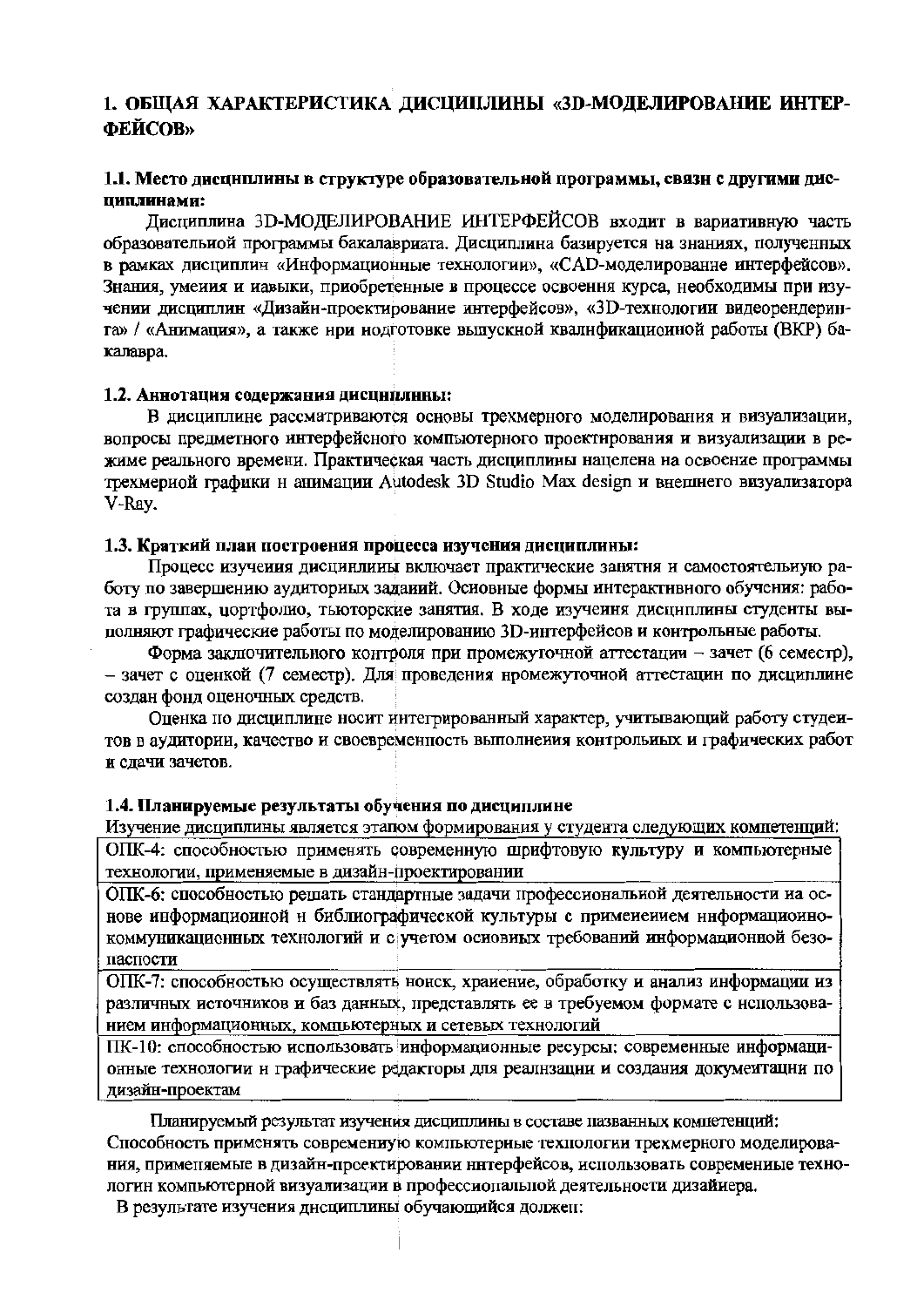Знать и понимать: сложные приемы трехмерного компьютерного моделирования и визуализации созданных моделей, способы обработки полученной визуализации.

#### Уметь:

а) применять знание и понимание при выборе способа и метода компьютерного изображения и моделирования дизайнерской формы интерфейсов в пространстве; уметь иснользовать технологии трехмерного моделирования;

б) выносить суждения на примере существующих объектов дизайна о методах их создания и обработки;

в) комментировать данные и результаты, связанные с областью изучения коллегам и преподавателю.

Демонстрировать навыки и опыт деятельности с иснользованием полученных знаний и умений при 3D-моделировании и компьютерпой визуализации предметных интерфейсов.

|                |                        |             |                          | <b>ЗАНЯТИЯ</b> | Аудиторные                              |                          | Самостоятельная работа       |                      |                      |                                   |                         |                       |                        |                      |                                    |                                 |                               |                                                             |                                                |
|----------------|------------------------|-------------|--------------------------|----------------|-----------------------------------------|--------------------------|------------------------------|----------------------|----------------------|-----------------------------------|-------------------------|-----------------------|------------------------|----------------------|------------------------------------|---------------------------------|-------------------------------|-------------------------------------------------------------|------------------------------------------------|
| По семестрам   | Зачетных единиц (з.е.) | Часов (час) | Аудиторные занятия всего | Лекции (Л)     | Практические занятия (ПЗ), Семинары (С) | Другие виды занятий (Др) | Самостоятельная работа всего | Курсовой проект (КП) | Курсовая работа (KP) | Расчетно-графическая работа (РГР) | Графическая работа (ГР) | Расчетная работа (PP) | Pedepar <sub>(P)</sub> | Домашняя работа (ДР) | Творческая работа (эссе, клаузура) | Подготовка к контрольной работе | Подготовка к экзамену, зачету | Другие виды самостоятельных занятий (подготовка к занятиям) | Форма промежуточной аттестации по дисциплине*. |
| 6              | $\mathbf 2$            | 108         | 36                       |                | 36                                      |                          | 36                           |                      |                      |                                   | 30                      |                       |                        |                      |                                    | 6                               |                               |                                                             | <b>Зач</b>                                     |
| $\overline{7}$ | 2                      | 108         | 36                       |                | 36                                      |                          | 36                           |                      |                      |                                   | 32                      |                       |                        |                      |                                    | 4                               |                               |                                                             | 30                                             |
| Итого          | 4                      | 144         | 72                       |                | 72                                      |                          | 72                           |                      |                      |                                   | 62                      |                       |                        |                      |                                    | 10                              |                               |                                                             |                                                |

#### 1.5. Объем дисциплины

Зачет с оценкой - 30, Зачет - Зач, Экзамен - Экз, Курсовые проекты - КП, Курсовые работы - КР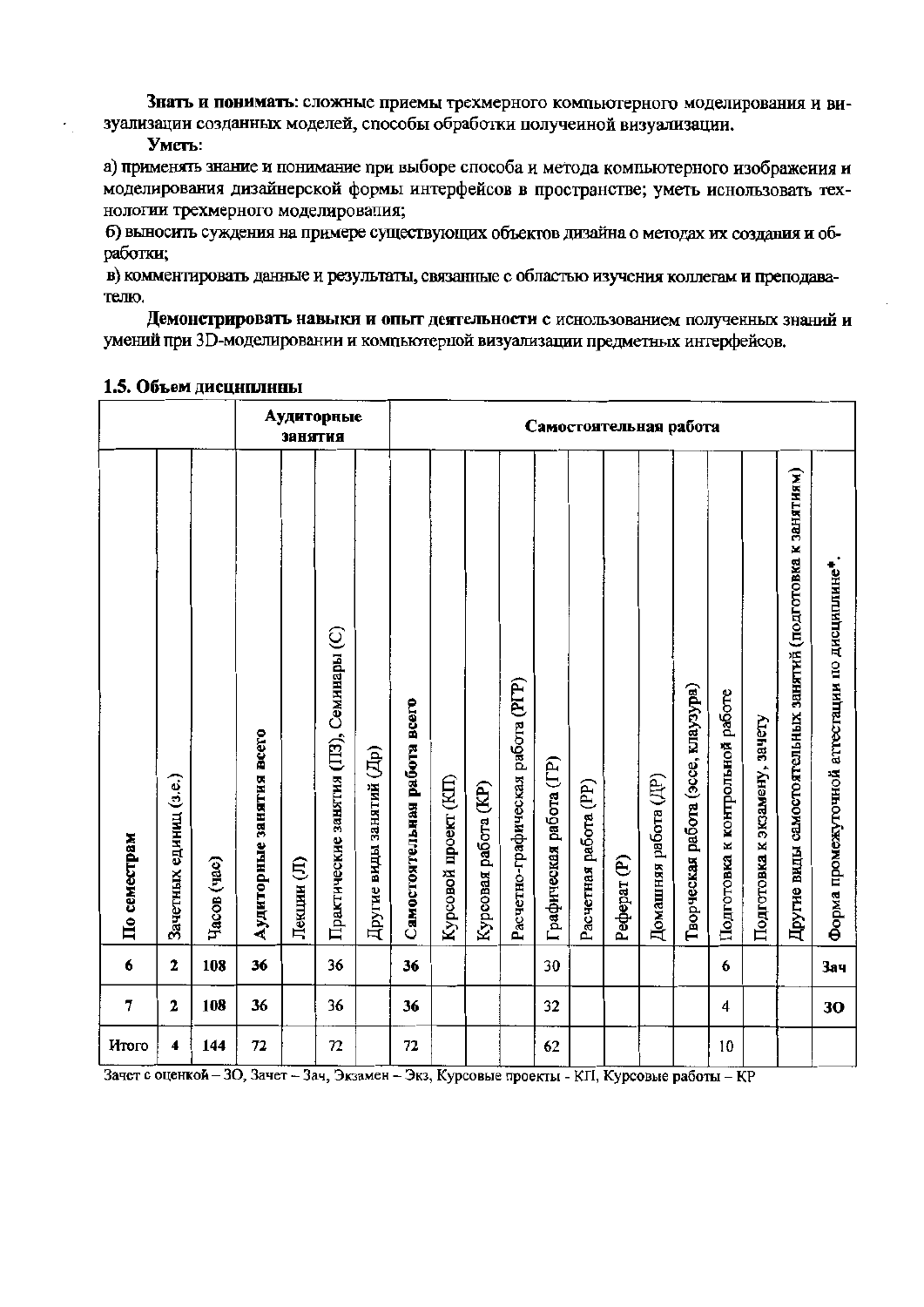# 2. СОДЕРЖАНИЕ ДИСЦИПЛИНЫ

| Код<br>раздела,<br>темы | Раздел, тема, содержание дисциплины*                                                                                                                                                                                                                                    |
|-------------------------|-------------------------------------------------------------------------------------------------------------------------------------------------------------------------------------------------------------------------------------------------------------------------|
| Раздел 1                | 3D-моделирование предметных интерфейсов в 3D Studio Max                                                                                                                                                                                                                 |
| Тема 1.1                | Назначение редактора 3D Studio Max, примеры использования. Экран редактора.<br>Настройки интерфейса. Использование слоев. Закладка Create. Создание стан-<br>дартных примитивов. Инструменты выбора объектов. Инструменты трансфор-<br>мацин. Использование навигатора. |
| Тема 1.2                | Дополнительный список примитивов. Выравнивание объектов. Копирование<br>объектов. Разновидности копирования: Сору-, Instance-, Reference-копии. Мас-<br>сивы объектов. Базовая точка объекта. Создание линейных и круговых масси-<br>вов. Массивы по кривой.            |
| Тема 1.3                | Закладка Modify. Изменение параметров созданных объектов. Применение мо-<br>дификаторов. Обзор списка модификаторов. Составные объекты. Булевские<br>операцин.                                                                                                          |
| Тема 1.4                | Сплайны. Построение линий. Корректировка линий. Команда Edit Spline. Моди-<br>фикаторы Extrude и Lathe, Bevel, Bevel Profile. Моделирование объектов с по-<br>мощью сплайнов.                                                                                           |
| Тема 1.5                | Протяжка. Команда Loft Objects. Редактирование протяжки. Нанизывание раз-<br>личных форм на пути протяжки. Деформации Loft - объектов Scale, Twist,<br>Teeter, Bevel, Fit.                                                                                              |
| Тема 1.6                | Использование объектов Patch. Использование объектов на базе NURBS.                                                                                                                                                                                                     |
| Тема 1.7                | Сетевое моделирование - Mesh, Poly. Осиовы полигонального моделирования<br>объектов дизайна. Топология и ретопология сложных объектов. Понятие раз-<br>вертки объекта.                                                                                                  |
| Тема 1.8                | Оптимизация объектов сцены. Вставка объектов из других файлов. Работа с<br>библиотеками.                                                                                                                                                                                |
| Раздел 2                | Материалы, освещение и визуализация предметных интерфейсов в V-Ray                                                                                                                                                                                                      |
| Тема 2.1                | Понятие о материале. Редактор материалов. Библиотека материалов. Присвое-<br>ние матернала объекту. Создание материала типа Standard: алгоритмы расчета,<br>основиые и вспомогательные параметры материала. Визуализация сцены.                                         |
| Тема 2.2                | Понятие о карте. Использование карт при создании материала. Модификатор<br>UVW Мар. Моделирование свойств пеоднородных материалов с помощью карт<br>- цвет, блеск, прозрачность, рельефность.                                                                           |
| Тема 2.3                | Использованне карт для получения материалов с отражающими и преломляю-<br>щими свойствами - Flat Mirror, Raytrace, Reflect/Refract, Thin WallRefraction.                                                                                                                |
| Тема 2.4                | Обзор типов карт: плоские карты; трехмерные карты, составные карты, цвето-<br>вые, специальные.                                                                                                                                                                         |
| Тема 2.5                | Составиые материалы. Понятие составного объекта и составного материала.<br>Модификатор Material. Типы материалов: Blend, Top/Bottom, Double Side и дру-<br>гие. Специализированные материалы.                                                                           |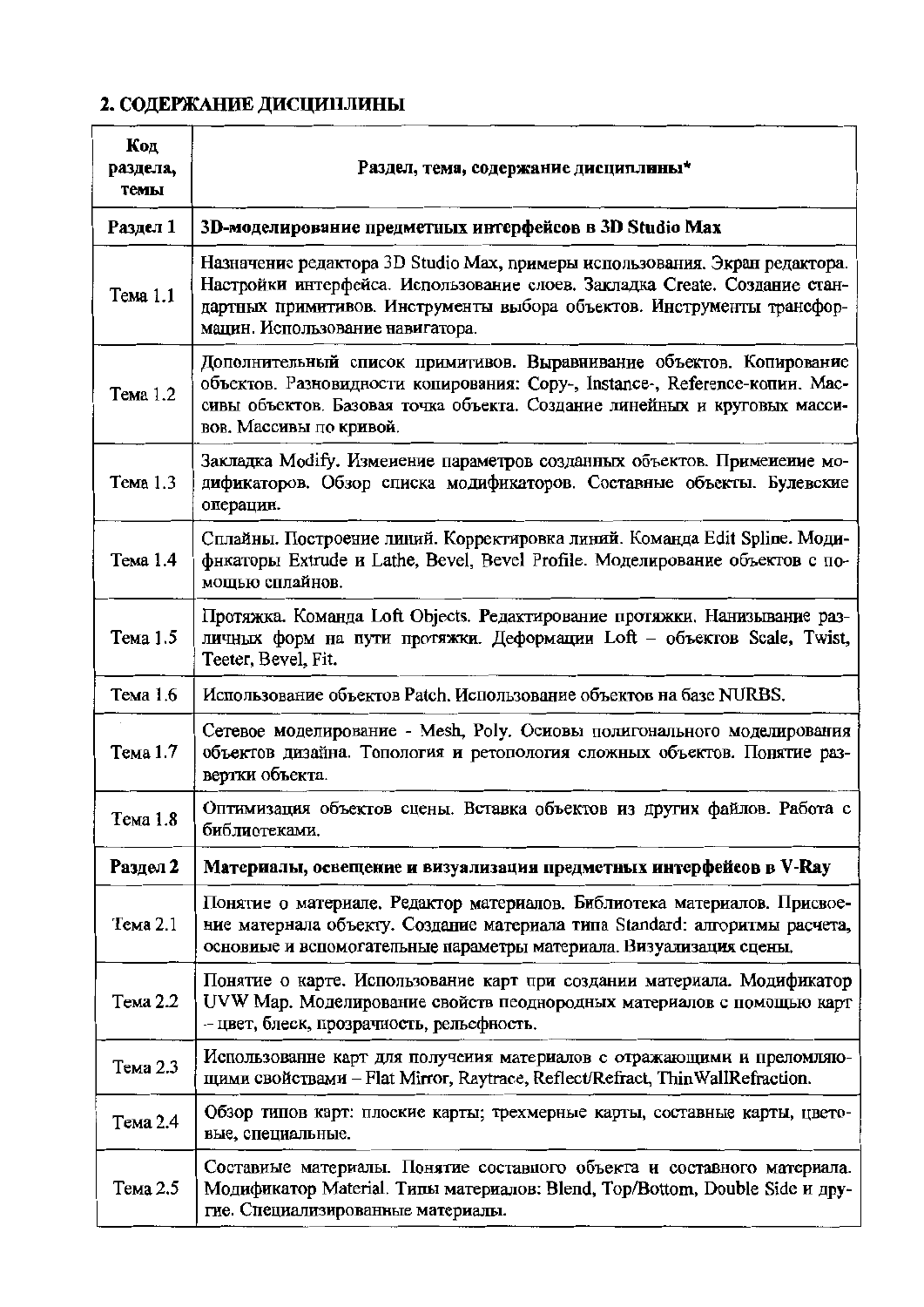| Код<br>раздела,<br>темы | Раздел, тема, содержание дисциплины*                                                                                                                                                |
|-------------------------|-------------------------------------------------------------------------------------------------------------------------------------------------------------------------------------|
| Тема 2.6                | Типы источников света. Источники света по умолчанию. Стандартные источни-<br>ки света. Параметры стандартных источников света. Схемы расстановки света в<br>интерьере и экстерьере. |
| Тема 2.7                | Фотометрические источники света. Параметры фотометрических источников<br>света. Примеры иснользования.                                                                              |
| Тема 2.8                | Установка в сцене видеокамеры. Параметры видеокамеры. Настройка видов.                                                                                                              |
| Тема 2.9                | Настройка стандартной визуализации. Создание фона сцены.<br>Настройка<br>взаимодействия видеокамеры и фопа. Материал Matte/Shadow.                                                  |
| Тема 2.10               | Использование эффектов в сцепе: огонь, туман, объемпый свет, сияние и др. Ис-<br>пользование вспомогательных средств - раздел Helpers закладки Create. Исполь-<br>зование утилит.   |
| Тема 2.11               | Визуализатор V-Ray. Назпачение визуализатора. Разделы, связанные с визуали-<br>затором V-Ray. Объекты V-Ray.                                                                        |
| Тема 2.12               | Источники света V-RayLight. Материалы визуализатора V-Ray. Настройки V-<br>Ray.                                                                                                     |
| Тема 2.13               | Примеры использования визуализатора V-Ray.                                                                                                                                          |

\* Дисциплина может содержать деление только на разделы, без указания тем, либо только темы

## 3. РАСПРЕДЕЛЕНИЕ УЧЕБНОГО ВРЕМЕНИ

## 3.1. Распределение аудиторных занятий и самостоятельной работы по разделам дисци-ПЛИНЫ

|         |                    |                                                                   |              |        | Аудиторные<br>занятия (час.)     |                                 |                           |  |  |  |  |
|---------|--------------------|-------------------------------------------------------------------|--------------|--------|----------------------------------|---------------------------------|---------------------------|--|--|--|--|
| Семестр | семестра<br>Неделя | Раздел дисциплипы,<br>тема                                        | <b>BCETO</b> | Лекции | Практич.<br>занятия,<br>семниары | Самостоят.<br>работа,<br>(час.) | Оценочные<br>средства     |  |  |  |  |
|         |                    | Раздел 1. 3D-моделирование предметных нитерфейсов в 3D Studio Max |              |        |                                  |                                 |                           |  |  |  |  |
| 6       |                    | Тема 1.1                                                          | 4            |        | $\overline{2}$                   | 2                               | Графическая<br>работа № 1 |  |  |  |  |
| 6       |                    | 2-3   Тема 1.2                                                    | 8            |        | 4                                | 4                               | Графическая<br>работа № 2 |  |  |  |  |
| 6       | 4                  | Темы 1.1 и 1.2                                                    | 4            |        | 2                                | 2                               | Контрольная<br>работа № 1 |  |  |  |  |
| 6       | 5                  | Тема 1.3                                                          | 4            |        | $\overline{2}$                   | 2                               | Графическая<br>работа № 3 |  |  |  |  |
| 6       | $6 - 7$            | Тема 1.4                                                          | 8            |        | 4                                | 4                               | Графическая<br>работа № 4 |  |  |  |  |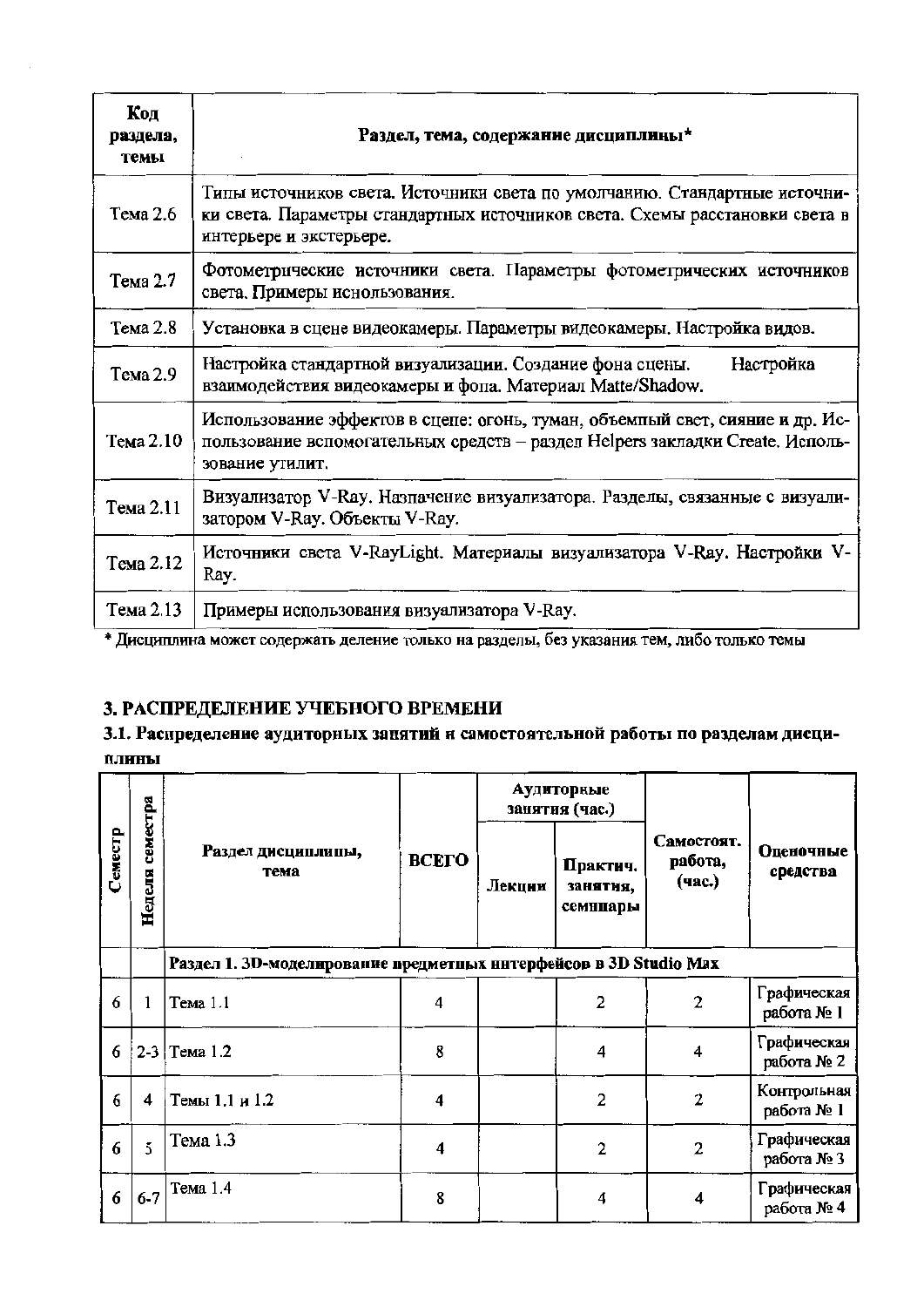|                |                  |                                                                              |                         | Аудиторные<br>занятия (час.) |                                  |                                 |                           |  |  |  |  |  |  |  |
|----------------|------------------|------------------------------------------------------------------------------|-------------------------|------------------------------|----------------------------------|---------------------------------|---------------------------|--|--|--|--|--|--|--|
| Семестр        | Неделя семестра  | Раздел дисциплины,<br>тема                                                   | ВСЕГО                   | Лекции                       | Практич.<br>занятия,<br>семинары | Самостоят.<br>работа,<br>(час.) | Оценочные<br>средства     |  |  |  |  |  |  |  |
| 6              | $8-9$            | Тема 1.5                                                                     | 8                       |                              | 4                                | 4                               | Графическая<br>работа № 5 |  |  |  |  |  |  |  |
| 6              | $10-$<br>11      | Тема 1.6                                                                     | 8                       |                              | 4                                | 4                               | Графическая<br>работа № 6 |  |  |  |  |  |  |  |
| 6              | 12               | Темы 1.3, 1.4, 1.5 и 1.6                                                     | 4                       |                              | 2                                | $\overline{2}$                  | Контрольная<br>работа № 2 |  |  |  |  |  |  |  |
| 6              | $13 -$<br>14     | Тема 1.7                                                                     | 8                       |                              | 4                                | 4                               | Графическая<br>работа № 7 |  |  |  |  |  |  |  |
| 6              | $15 -$<br>16     | Тема 1.8                                                                     | 8                       |                              | 4                                | 4                               | Графическая<br>работа № 8 |  |  |  |  |  |  |  |
| 6              | 17               | Тема 1.7 и 1.8                                                               | 4                       |                              | $\overline{2}$                   | $\overline{2}$                  | Контрольная<br>работа № 3 |  |  |  |  |  |  |  |
| 6              | 18               | Итоговое занятие                                                             | 4                       |                              | $\overline{2}$                   | $\overline{2}$                  |                           |  |  |  |  |  |  |  |
|                |                  | Итого за 6 семестр:                                                          | 72                      |                              | 36                               | 36                              | Зачет                     |  |  |  |  |  |  |  |
|                |                  | Раздел 2. Материалы, освещение и внзуализация предметных интерфейсов в V-Ray |                         |                              |                                  |                                 |                           |  |  |  |  |  |  |  |
| 7              | 1                | Тема 2.1                                                                     | 4                       |                              | $\overline{2}$                   | $\overline{2}$                  |                           |  |  |  |  |  |  |  |
| $\overline{7}$ | $\overline{2}$   | Тема 2.2                                                                     | 4                       |                              | $\overline{2}$                   | $\overline{2}$                  | Графическая<br>работа №9  |  |  |  |  |  |  |  |
| 7              | 3                | Тема 2.3                                                                     | 4                       |                              | 2                                | $\overline{c}$                  |                           |  |  |  |  |  |  |  |
| 7              | 4                | Тема 2.4                                                                     | 4                       |                              | $\overline{\mathbf{c}}$          | $\overline{2}$                  |                           |  |  |  |  |  |  |  |
| 7              | 5                | Тема 2.5                                                                     | 4                       |                              | $\overline{2}$                   | $\overline{2}$                  | Графическая               |  |  |  |  |  |  |  |
| 7              |                  | 6-7   Тема 2.6                                                               | 8                       |                              | $\overline{\mathbf{4}}$          | $\overline{4}$                  | работа №10                |  |  |  |  |  |  |  |
| 7              | 8                | Тема 2.7                                                                     | 4                       |                              | $\overline{2}$                   | $\overline{2}$                  |                           |  |  |  |  |  |  |  |
| 7              | $\boldsymbol{9}$ | Тема 2.8                                                                     | $\overline{\mathbf{4}}$ |                              | $\overline{2}$                   | $\overline{2}$                  | Графическая<br>работа №11 |  |  |  |  |  |  |  |
| $\overline{7}$ | 10               | Тема 2.9                                                                     | $\overline{\mathbf{4}}$ |                              | $\overline{2}$                   | $\overline{2}$                  |                           |  |  |  |  |  |  |  |
| 7              | $\mathbf{11}$    | Темы 2.1-2.9                                                                 | 4                       |                              | $\overline{c}$                   | $\overline{2}$                  | Контрольная<br>работа № 4 |  |  |  |  |  |  |  |
| $\overline{7}$ | $12 -$<br>13     | Тема 2.10                                                                    | 8                       |                              | $\overline{\mathbf{4}}$          | $\overline{\mathbf{4}}$         | Графическая<br>работа №12 |  |  |  |  |  |  |  |
| $\overline{7}$ | 14               | Тема 2.11                                                                    | 4                       |                              | $\overline{c}$                   | $\overline{2}$                  | Графические               |  |  |  |  |  |  |  |
| $\tau$         | 15               | Тема 2.12                                                                    | 4                       |                              | $\overline{2}$                   | $\overline{2}$                  | работы №13,               |  |  |  |  |  |  |  |
| 7              | 16               | Тема 2.13                                                                    | 4                       |                              | $\overline{2}$                   | $\overline{2}$                  | 14                        |  |  |  |  |  |  |  |
| 7              | 17               | Тема 2.11-2.13                                                               | 4                       |                              | $\overline{c}$                   | $\overline{2}$                  | Контрольная<br>работа № 5 |  |  |  |  |  |  |  |
| 7              | 18               | Итоговое занятие                                                             | 4                       |                              | $\overline{2}$                   | $\overline{2}$                  |                           |  |  |  |  |  |  |  |
|                |                  | Итого за 7 семестр:                                                          | 108                     |                              | 36                               | 36                              | Зачет с<br>оценкой        |  |  |  |  |  |  |  |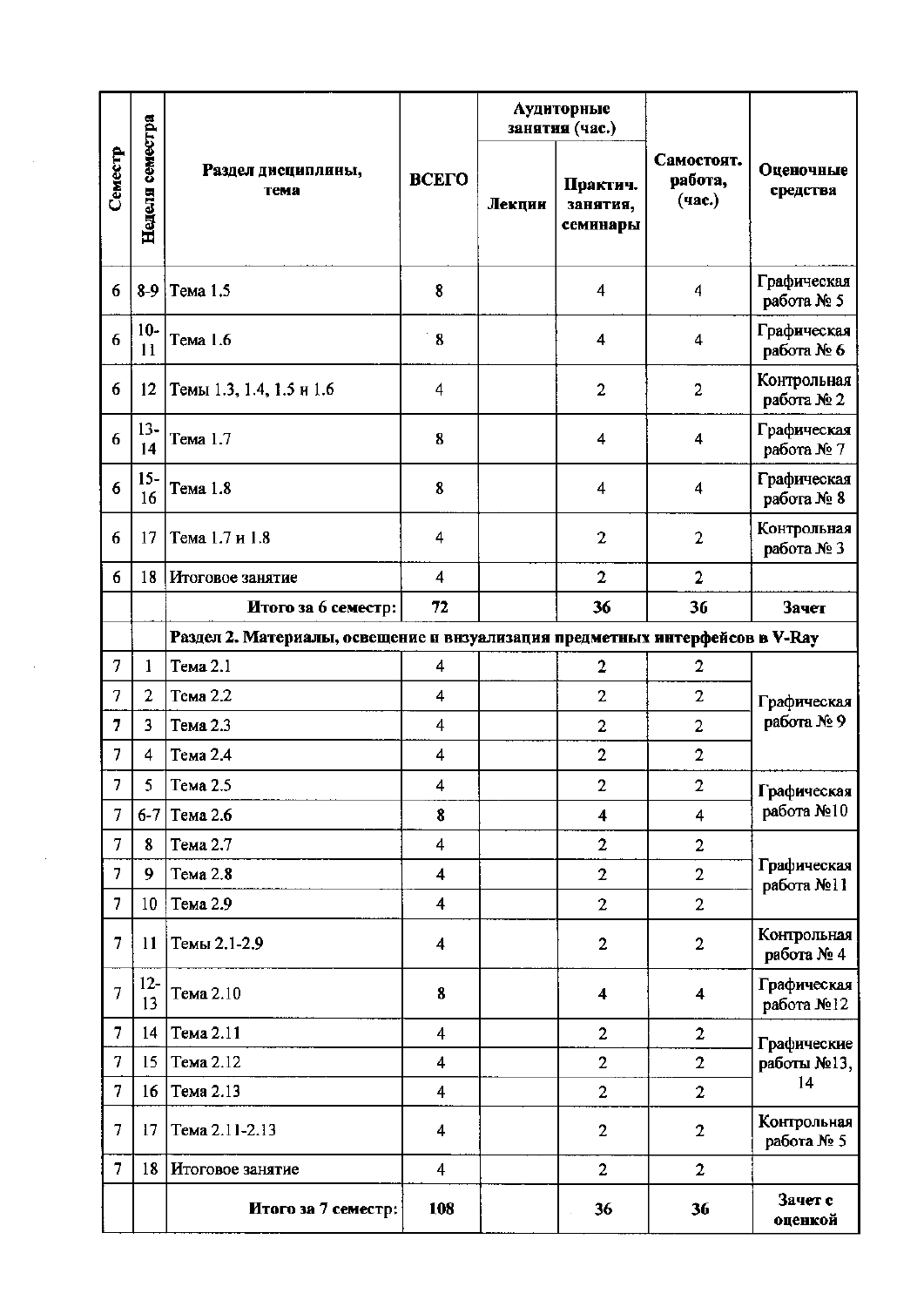|         | стра               |                            | ВСЕГО |        | Аудиторные<br>занятня (час.)     |                                 |                       |
|---------|--------------------|----------------------------|-------|--------|----------------------------------|---------------------------------|-----------------------|
| Семестр | Ф<br>CEM<br>Неделя | Раздел дисциплины,<br>тема |       | Лекции | Практич.<br>занятия,<br>семинары | Самостоят.<br>работа,<br>(час.) | Оценочные<br>средства |
|         |                    | Итого:                     | 144   |        | 72                               | 72                              |                       |

## 3.2. Другие внды занятий

Не предусмотрено

## 3.3. Мероприятия самостоятельной работы и текущего контроля

## 3.3.1. Примерный перечень тем курсовых проектов (курсовых работ)

Не предусмотрено

## 3.3.2. Примерный перечень тем расчетно-графических работ

Не предусмотрено

## 3.3.3. Примерный перечень тем графических работ

Выполняются графические работы по тематике дисциплины (моделирование компьютерных интерфейсов).

## 3.3.4. Примерный перечень тем расчетных работ (программных продуктов)

Не предусмотрено

## 3.3.5. Примерный перечень тем рефератов (эссе, творческих работ)

Не предусмотрено

## 3.3.6. Примерный перечень тем практических внеаудиторных (домашних) работ

Не предусмотрено

## 3.3.7. Примерная тематика контрольных работ

Не предусмотрено

## 3.3.8. Примерная тематика клаузур

Не предусмотрено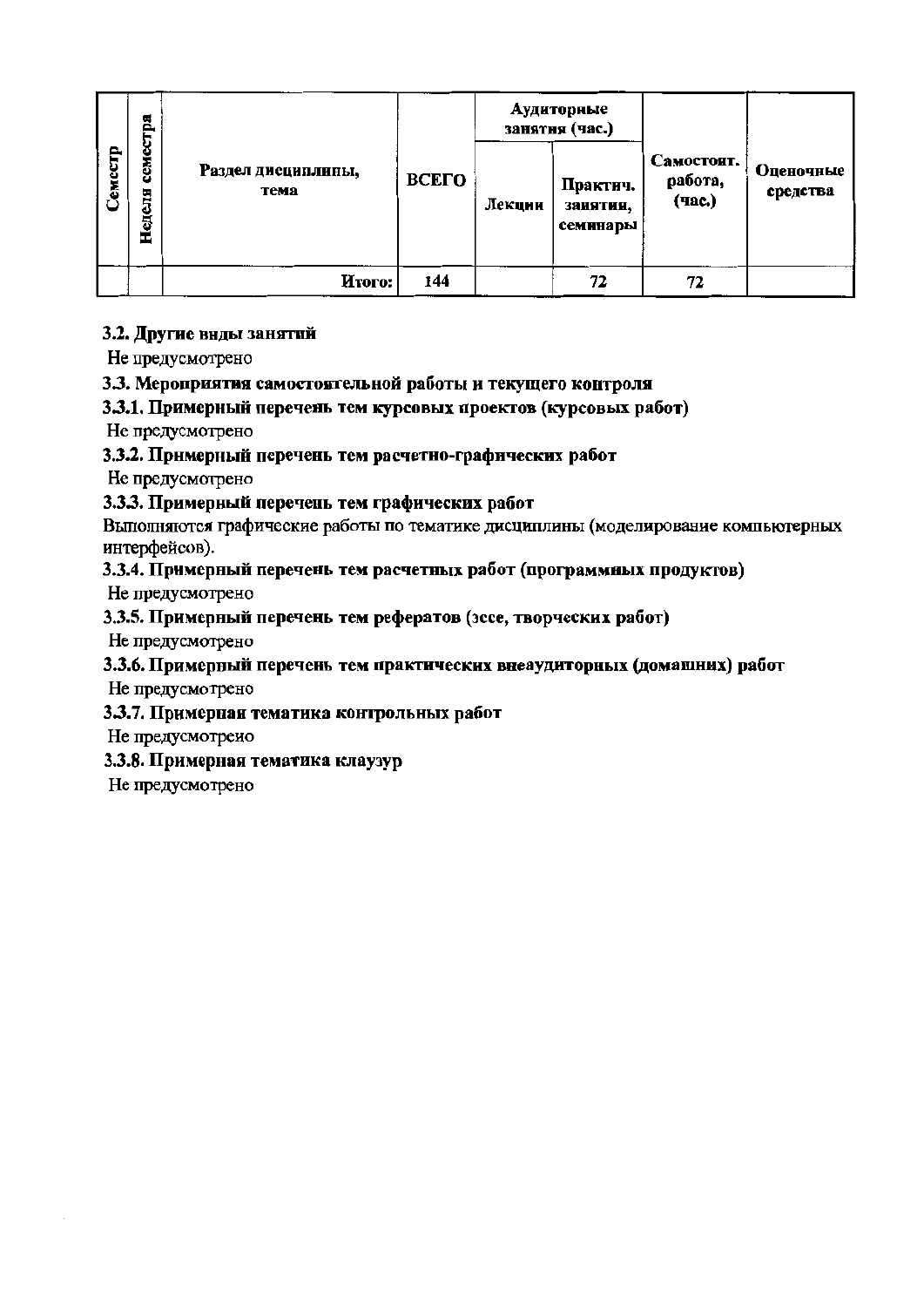|                                         |                                |                | Активные методы обучения |           |                  | Дистанционные<br>технологии<br>и электронное обучение |                        |                |                       |                                    |                                |                                        |                                            |                                      |
|-----------------------------------------|--------------------------------|----------------|--------------------------|-----------|------------------|-------------------------------------------------------|------------------------|----------------|-----------------------|------------------------------------|--------------------------------|----------------------------------------|--------------------------------------------|--------------------------------------|
| Код<br>раздела, те-<br>MЫ<br>Дисциплины | консультации<br>Индивидуальные | Вводные лекции | Деловая или ролевая игра | Портфолно | Работа в команде | развивающей кооперацин<br>Метод                       | дискуссия<br>Групповая | Мозговой штурм | Сетевые учебные курсы | Виртуальные практикумы и тренажеры | видеоконференции<br>Вебинары и | Асиихронные web-конференции и семинары | разработка контента<br>Совместная работа и | Компьютерная практика проектирования |
| Раздел 1                                | $\ddag$                        | $\ddot{}$      |                          | $\ddot{}$ |                  |                                                       |                        |                |                       | $\pm$                              |                                |                                        |                                            | $\ddot{}$                            |
| Раздел 2                                | $\pm$                          | $\,{}^+$       |                          | $\bm{+}$  |                  |                                                       |                        |                |                       | $^{+}$                             |                                |                                        |                                            | $\ddagger$                           |

## 4. ПРИМЕНЯЕМЫЕ ТЕХНОЛОГИИ ОБУЧЕНИЯ

## 5. УЧЕБНО-МЕТОДИЧЕСКОЕ И ИНФОРМАЦИОННОЕ ОБЕСПЕЧЕНИЕ ДИСЦИ-ПЛИНЫ

## 5.1. Рекомендуемая литература

## 5.1.1. Основная литература

1. Системы автоматизированного проектирования технических объектов: лабораторный практикум / Д.М. Ласточкин, А.А. Медяков, А.Д. Каменских, Е.М. Онучин; Поволжский государственный технологический университет. - Йошкар-Ола: ПГТУ, 2016. - 80 с.: табл., ил. - Библиогр.: с. 77. - ISBN 978-5-8158-1732-6 ; То же [Электронный ресурс]. - URL: http://biblioclub.ru/index.php?page=book&id=459513 (20.11.2018).

## 5.1.2. Дополнительная литература

1. Бондаренко, С. В. 3ds Мах 9 - СПб. : Питер, 2007. - 640 с. : ил. + 1 электрон. опт. диск. -(Библиотека пользователя). - ISBN 978-5-91180-4 71-8.

2. Верстак, В. А. 3ds Мах 9 на 100 % - СПб. : Питер, 2006. - 416 с. : ил. + 1 электрон. опт. диск (DVD). - ISBN 978-5-469-016 55-7.

## 5.3. Перечень информационных технологий, используемых при осуществленни образовательного процесса по дисциплине, включая перечень программного обеспечения и информационных справочных систем

## 5.3.1. Перечень программного обеспечення

| Тип ПО        | Название           | Источник                 | Доступность для<br>студентов |
|---------------|--------------------|--------------------------|------------------------------|
| Прикладное ПО | Autodesk 3D Studio | : Лицензионная программа | Достунно в компь-            |
| CAIIP         | Max Design         |                          | ютерном классе и в           |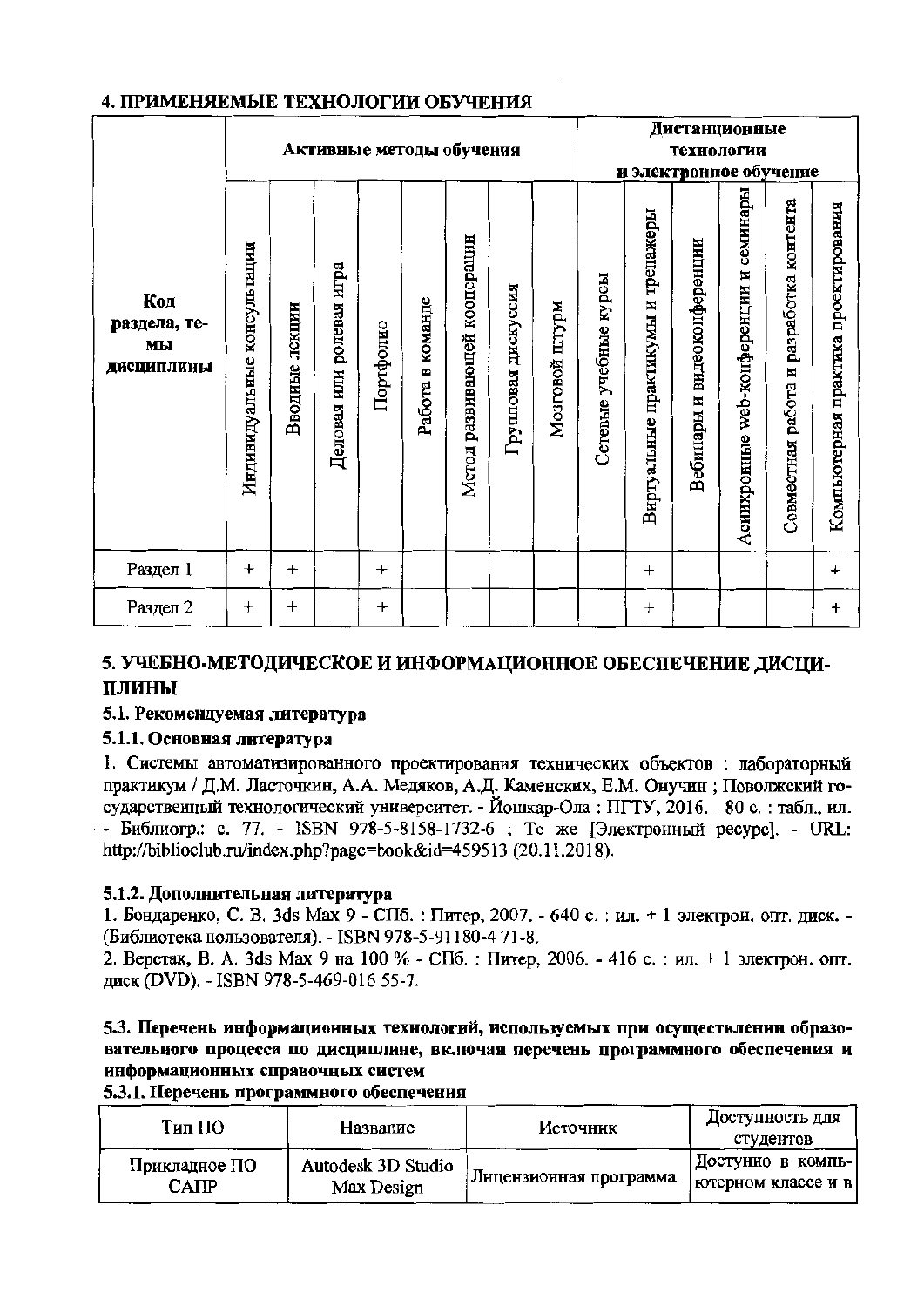| Тип ПО                            | Название | Источник               | Доступность для<br>студентов                              |
|-----------------------------------|----------|------------------------|-----------------------------------------------------------|
| Прикладное ПО<br>3D-моделирование | V-Ray    | Лицензионная программа | аудиториях для са-<br>мостоятельной ра-<br> боты в УрГАХУ |

#### 5.3.2. Базы данных, информационно-справочные и поисковые системы

1. Справочная правовая система «КонсультантПлюс». Режим доступа:

http://www.consultant.ru/

2. Справочная правовая система «Гарант». Режим доступа: http://garant.ru

3. Официальный сайт программы трехмерной графики и анимации 3ds max. Режим доступа: www.autodesk.com.

4. Русскоязычный форум по трехмерпому моделированию. Режим доступа: www.render.ru.

### 5.4. Электронные образовательные ресурсы

http://biblioclub.ru https://elibrary.ru/ http:// znanium.com https://biblio-online.ru https://e.lanbook.com

## 6. МЕТОДИЧЕСКИЕ УКАЗАНИЯ ДЛЯ ОБУЧАЮЩИХСЯ ПО ОСВОЕНИЮ ДИС-ЦИПЛИНЫ

#### Студент обязан:

1) знать:

- график учебного процесса по дисциплипе (календарный план аудиториых занятий и планграфик самостоятельной работы);

- порядок формирования итоговой оценки по дисциплине;

(преподаватель на первом занятии по дисциплине зиакомит студептов с перечноленными организационно-методическими материалами);

2) посещать все виды аудиторных занятий (пренодаватель контролирует посещение всех видов занятий), вести самостоятельную работу по дисциплине, используя литературу, рекомендованиую в рабочей программе дисциплины и нреподавателем (преподаватель передает список рекомендуемой литературы студентам);

3) готовиться и активно участвовать в аудиториых занятиях, используя рекомендованную литературу и методические материалы;

4) своевременно и качественно выполнять все виды аудиторных и самостоятельных работ, предусмотрепных графнком учебного нроцесса по дисцинлипе (преподаватель ведет непрерывный мониторинг учебной деятельности студептов);

5) в случае возникновения задолженностей по текущим работам своевременно до окончания семестра устранить их, выполняя недостающие или неправляя не зачтенные работы, предусмотренные графиком учебного процесса (преподаватель на основе данных мониторинга учебной деятельности своевременно предупреждает студентов о возникших задолженностях и иеобходимости их устранения).

## 7. МАТЕРИАЛЬНО-ТЕХНИЧЕСКОЕ ОБЕСПЕЧЕНИЕ ДИСЦИПЛИНЫ

Для проведения дисциплины нспользуются компьютерные классы, компьютеры которых объединены в локальную сеть, лекционная аудитория, оборудованная проектором.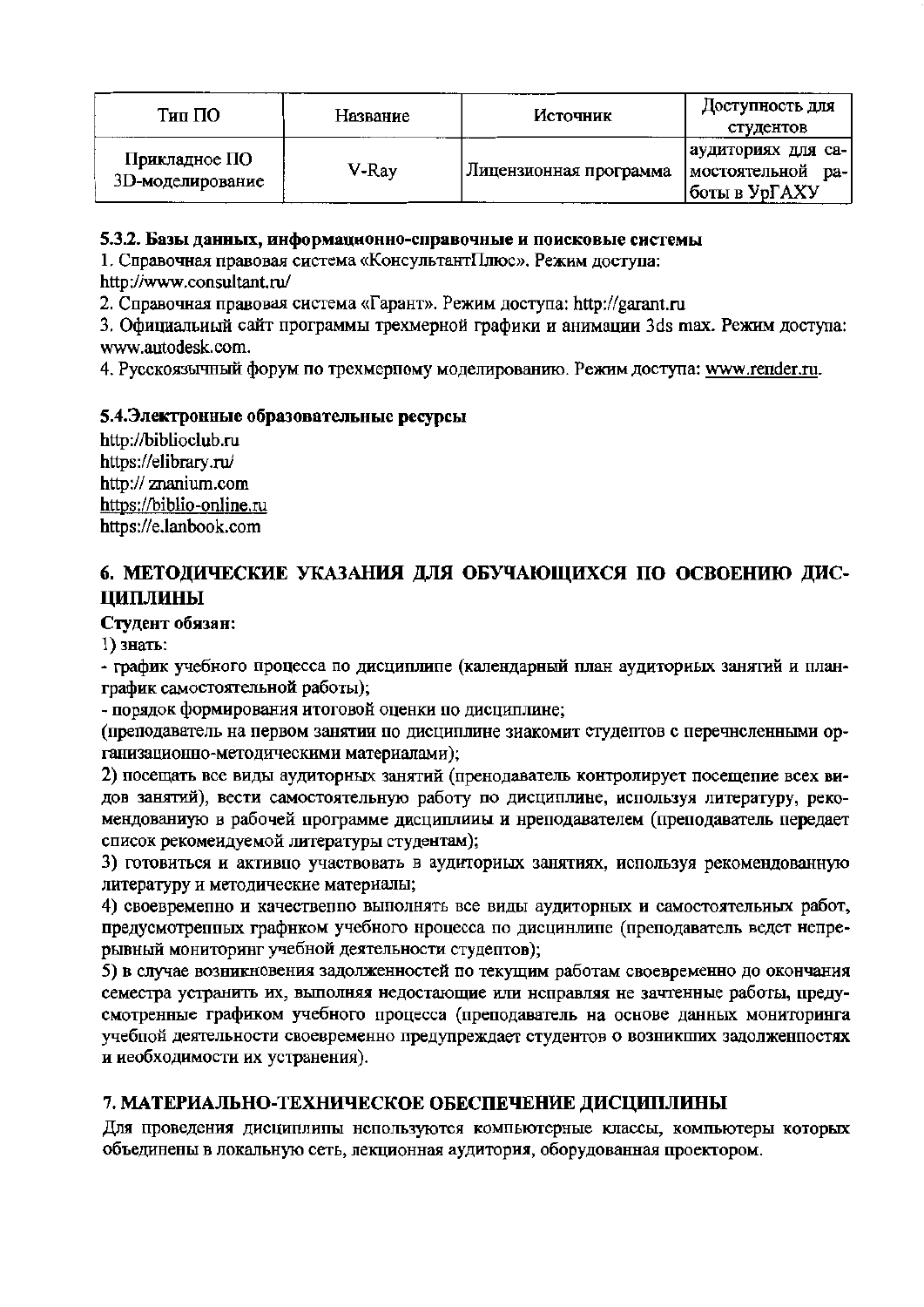## 8. ФОНД ОЦЕНОЧНЫХ СРЕДСТВ ДЛЯ ПРОВЕДЕНИЯ ПРОМЕЖУТОЧНОЙ АТТЕ-**СТАПИИ**

Фонд оценочных средств предназначен для оценки:

1) Соответствия фактически достигнутых каждым студентом результатов изучения дисциплины результатам, запланированным в формате дескрнпторов «знать, уметь, иметь навыки» (п.1.4) и получения интегрированной оценки по диспиплине:

2) Уровня формнрования элементов компетенций, соответствующих этапу изучения дисциплины.

### 8.1. КРИТЕРИИ ОЦЕНИВАНИЯ РЕЗУЛЬТАТОВ КОНТРОЛЬНО-ОЦЕНОЧНЫХ МЕ-РОПРИЯТИЙ ТЕКУЩЕЙ И ПРОМЕЖУТОЧНОЙ АТТЕСТАЦИИ ПО ДИСЦИПЛИ-**HE**

8.1.1. Уровень формирования элементов компетенций, соответствующих этапу изучения дисциплины, оценивается с использованием следующих критериев и шкалы оценок\*

| Критерии             | Шкала оценок                              |                     |  |  |
|----------------------|-------------------------------------------|---------------------|--|--|
| Оценка по дисциплине | Уровень освоения элементов<br>компетепций |                     |  |  |
| Отлично              |                                           | Высокий             |  |  |
| Хорошо               | Зачтено                                   | Повышенный          |  |  |
| Удовлетворительно    |                                           | Пороговый           |  |  |
| Неудовлетворительно  | Не зачтеио                                | Элемеиты не освоены |  |  |

\*) Описание критернев см. Приложение 1.

8.1.2. Промежуточная аттестация но дисциплине представляет собой комплексную оценку, определяемую уровнем выполнения всех занланированных контрольно-оценочных мероприятий (КОМ). Используемый набор КОМ имеет следующую характеристику:

## 6 семестр

| $N_2$<br>п/п | Форма КОМ                                  | Состав КОМ                     |
|--------------|--------------------------------------------|--------------------------------|
| l.           | Посещение аудиторных занятий               |                                |
| 2.           | Выполнение графических работ на компьютере | 8 работ                        |
| 3.           | Контрольные работы                         |                                |
| 4.           | Зачет                                      | Выполнение заданнй<br>семестра |

Характеристика состава заданий КОМ приведена в разделе 8.3.

#### 7 семестр

| N <sub>2</sub><br>n/n | Форма КОМ                                  | Состав КОМ                     |
|-----------------------|--------------------------------------------|--------------------------------|
| ı.                    | Посещение аудиторных занятий               |                                |
| 2.                    | Выполнение графических работ на компьютере | 6 работ                        |
| 3.                    | Контрольные работы                         |                                |
| 4.                    | Зачет с оцеикой                            | Выполнение заданий<br>семестра |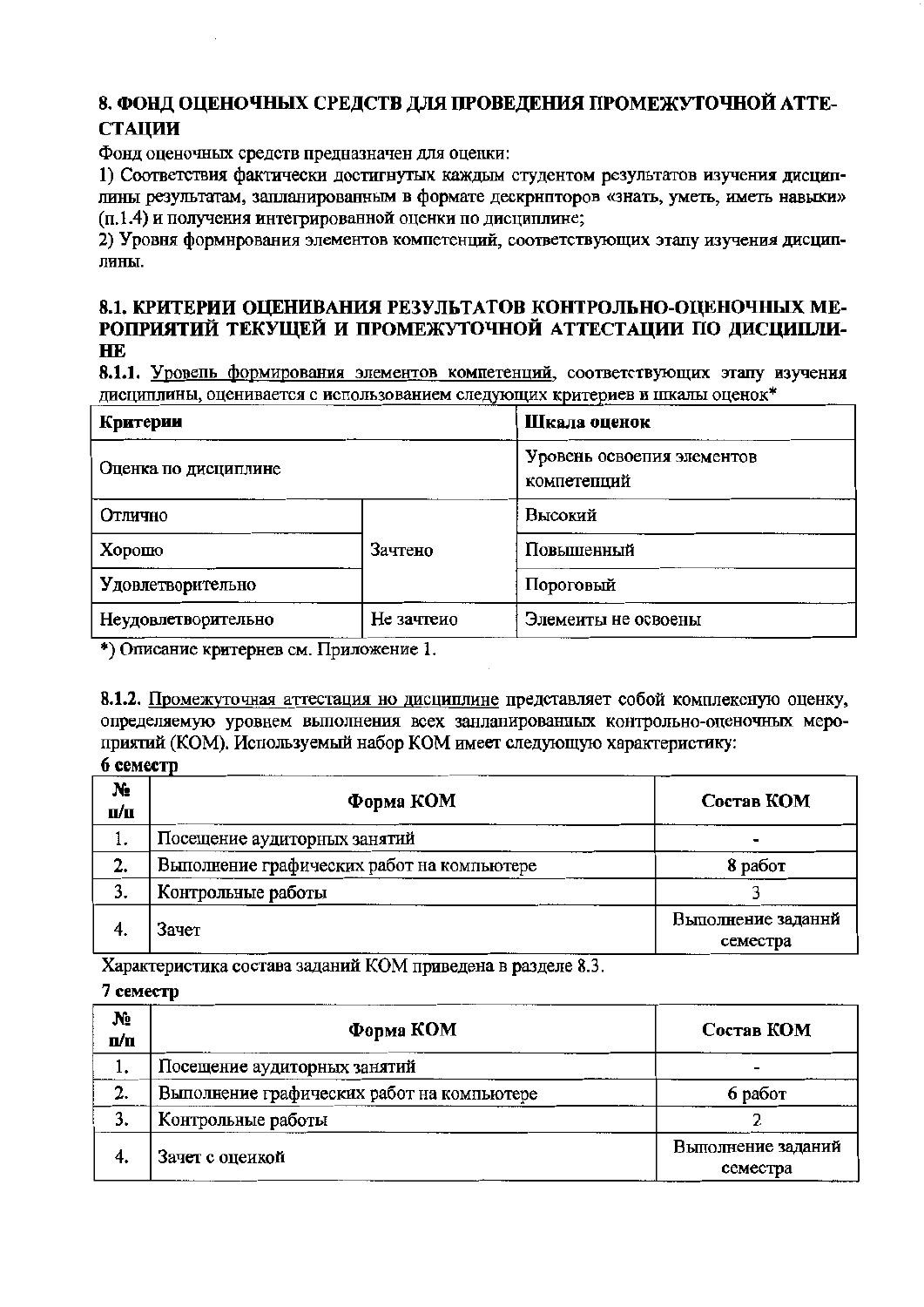8.1.3. Оценка знаний, умений и навыков, продемонстрированных студентами при выполнении отдельных контрольно-оценочных мероприятий и оценочных заданий, входящих в их состав, осуществляется с применением следующей шкалы оценок и критериев:

| Уровни оценки<br>достижений сту-<br>дента<br>(оценки) | Критерии<br>для определения уровня достижений<br>Выполиенное оценочное задание:                    | Шкала оценок                   |  |
|-------------------------------------------------------|----------------------------------------------------------------------------------------------------|--------------------------------|--|
| Высокий (В)                                           | соответствует требованиям*, замечаний нет                                                          | Отлично (5)                    |  |
| Средний (С)                                           | соответствует требованиям*, имеются заме-<br>чания, которые не требуют обязательного<br>устранения | Хорошо $(4)$                   |  |
| Пороговый (П)                                         | не в полной мере соответствует требовани-<br>ям <sup>*</sup> , есть замечання                      | Удовлетворительно              |  |
| Недостаточный (H)                                     | не соответствует требованиям*, имеет суще-<br>ственные ошибки, требующие исправления               | Неудовлетворитель-<br>но $(2)$ |  |
| Нет результата (O)<br>не выполнено или отсутствует    |                                                                                                    | Оценка<br>не выставляется      |  |

\*) Требования и уровень достижений студентов (соответствие требованиям) по каждому контрольнооценочному мероприятию определяется с учетом критериев, приведенных в Приложении 1.

## 8.2. КРИТЕРИИ ОПЕНИВАНИЯ РЕЗУЛЬТАТОВ ПРОМЕЖУТОЧНОЙ АТТЕСТА-ПИИ ПРИ ИСПОЛЬЗОВАНИИ НЕЗАВИСИМОГО ТЕСТОВОГО КОНТРОЛЯ

При проведении независимого тестового контроля как формы промежуточной аттестации применяется методика оценивания результатов, нредлагаемая разработчикамн тестов.

## 8.3. ОЦЕНОЧНЫЕ СРЕДСТВА ДЛЯ ПРОВЕДЕНИЯ ТЕКУЩЕЙ И ПРОМЕЖУТОЧ-**НОЙ АТТЕСТАЦИИ**

## 8.3.1. Перечень заданий для графических работ 6 семестра:

№ 1: Моделирование простой но форме компьютериой мыши па основе базовых трехмерных и двумерных нримнтивов. Материал выбрать монотипный.

№ 2: Построение мебельного оборудования - учебная парта иа осиове базовых трехмерных и двумерных примитнвов с использованием онерацни выдавливания. Материал выбрать деревянный.

№ 3: Компьютерный интерфейс - клавиатура со скульптуриыми клавншами иа основе круговых и линейных массивов. Клавици выстроить как тела вращения.

№ 4: Винтообразная система иастольиого хранення на основе операции массив по нути. Ложементы как тела выдавливания.

№ 5: Электроутют биоморфной формы и органами управления с иснользованием различных методов и модификаторов моделирования.

№ 6: Воздуходувная / воздухозаборная решетка электрофеиа иа основе двумерных примитивов и сложных двумерпых операций.

№ 7: Гейм-пад, мув-контроллер или игровой джойстик, использовать различные методы моделирования, соединить элементы в один объект.

№ 8: Трансформируемый тканевый рюкзак на осиове NURBS методов моделировання.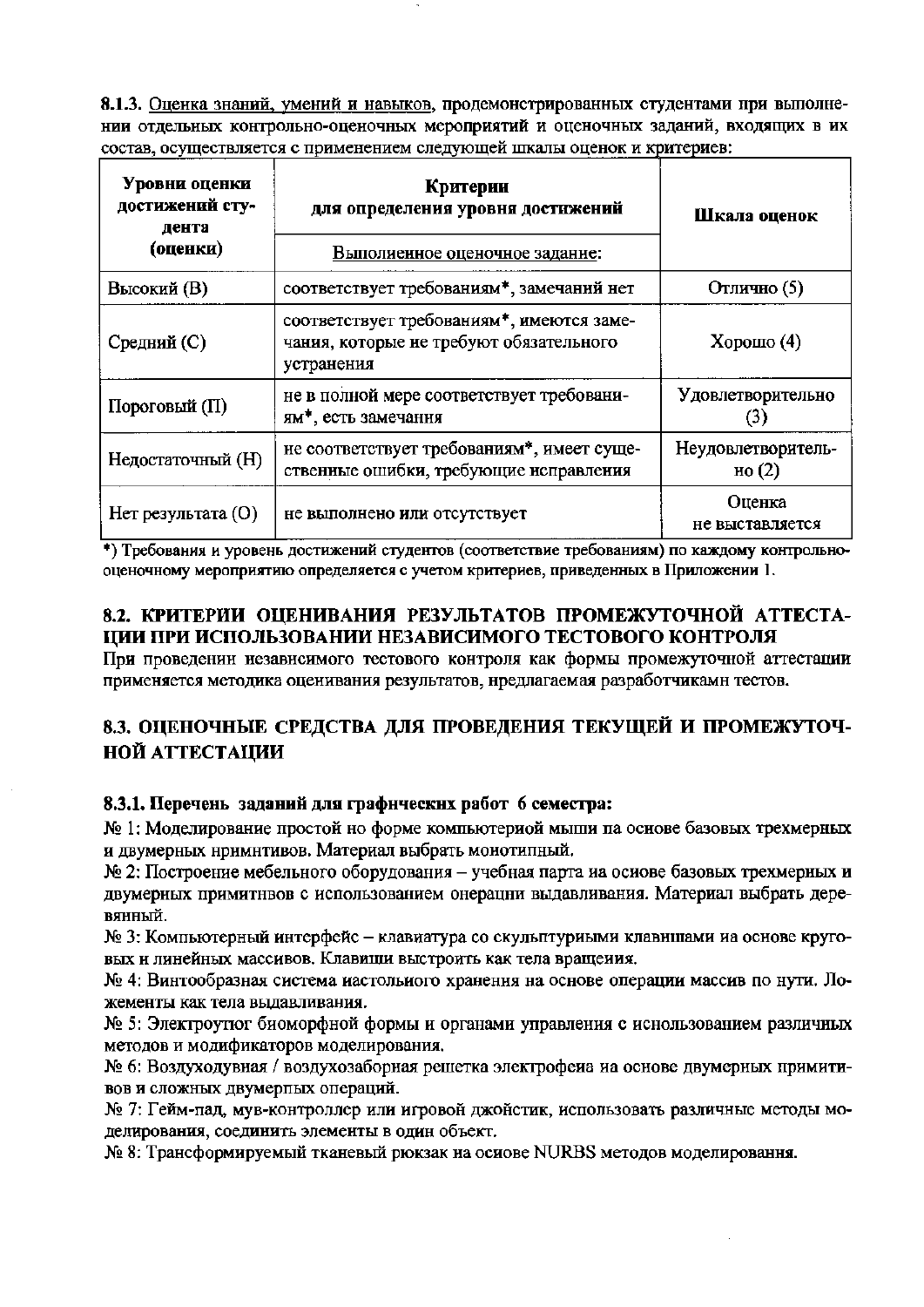## 8.3.2. Перечень заданий для контрольных работ 6 семестра:

Контрольная работа № 1: Построение терминала оплаты с органами управления.

Контрольная работа № 2: Построение бытового электроприбора сетевым моделированием.

Контрольная работа № 3: Построение компьютериой модели иастольного иатюрморта из 3-4 компьютерных интерфейсов: игровая мышь, гейм-пад, компьютерный моноблок, клавиатура.

### 8.3.3. Перечень заданий для графических работ 7 семестра:

№ 9: Создание материала с однородными свойствами. Разработать структуру 3-4 материалов с однородиыми свойствами: различные виды фактурности, зеркальность.

№ 10: Создание материалов с использованием текстуры для заданий №2 и №5.

№ 11: Создание материалов для ранее созданных моделей. Разработать структуру 3-4 материалов для ранее созданных моделей в заданиях №1-8.

№ 12: Разработка набора материалов для настольного предметного натюрморта.

№ 13: Визуализация компьютерной модели настольного натюрморта из 3-4 компьютерных интерфейсов средствами стандартного визуализатора 3D Studio Max.

№ 14: Визуализация компьютерной модели настольного натюрморта из 2-3 электробытовых нриборов средствами стандартного визуализатора V-Ray.

### 8.3.4. Перечень заданий для контрольных работ 7 семестра:

Контрольпая работа № 4: Освещение и присвоение материалов заданному иптерьеру средствами стандартного визуализатора 3D Studio Max.

Контрольная работа № 5: Освещение и присвоепие материалов интерьеру с использованием визуализатора V-Ray.

| Рабочая программа дисциплины составлена авторами: |                                                       |                                     |               |                 |         |  |  |  |
|---------------------------------------------------|-------------------------------------------------------|-------------------------------------|---------------|-----------------|---------|--|--|--|
| No<br>Π/π                                         | Кафедра                                               | Ученая<br>степеиь,<br>ученое звание | Должность     | ФИО             | Подпись |  |  |  |
| ı.                                                | Прикладной ма-<br>тематики и тех-<br>нической графики |                                     | Ст. препод.   | А. А. Мухаркина | $-$ Huy |  |  |  |
| Рабочая программа дисциплины согласована          |                                                       |                                     |               |                 |         |  |  |  |
| Заведующий кафедрой ПМ и ТГ                       |                                                       |                                     | С. С. Титов   |                 |         |  |  |  |
| Директор библиотеки УрГАХУ                        |                                                       |                                     | Н. В. Нохрнна |                 |         |  |  |  |
| Декан факультета дизайна                          |                                                       |                                     | И. С. Зубова  |                 |         |  |  |  |